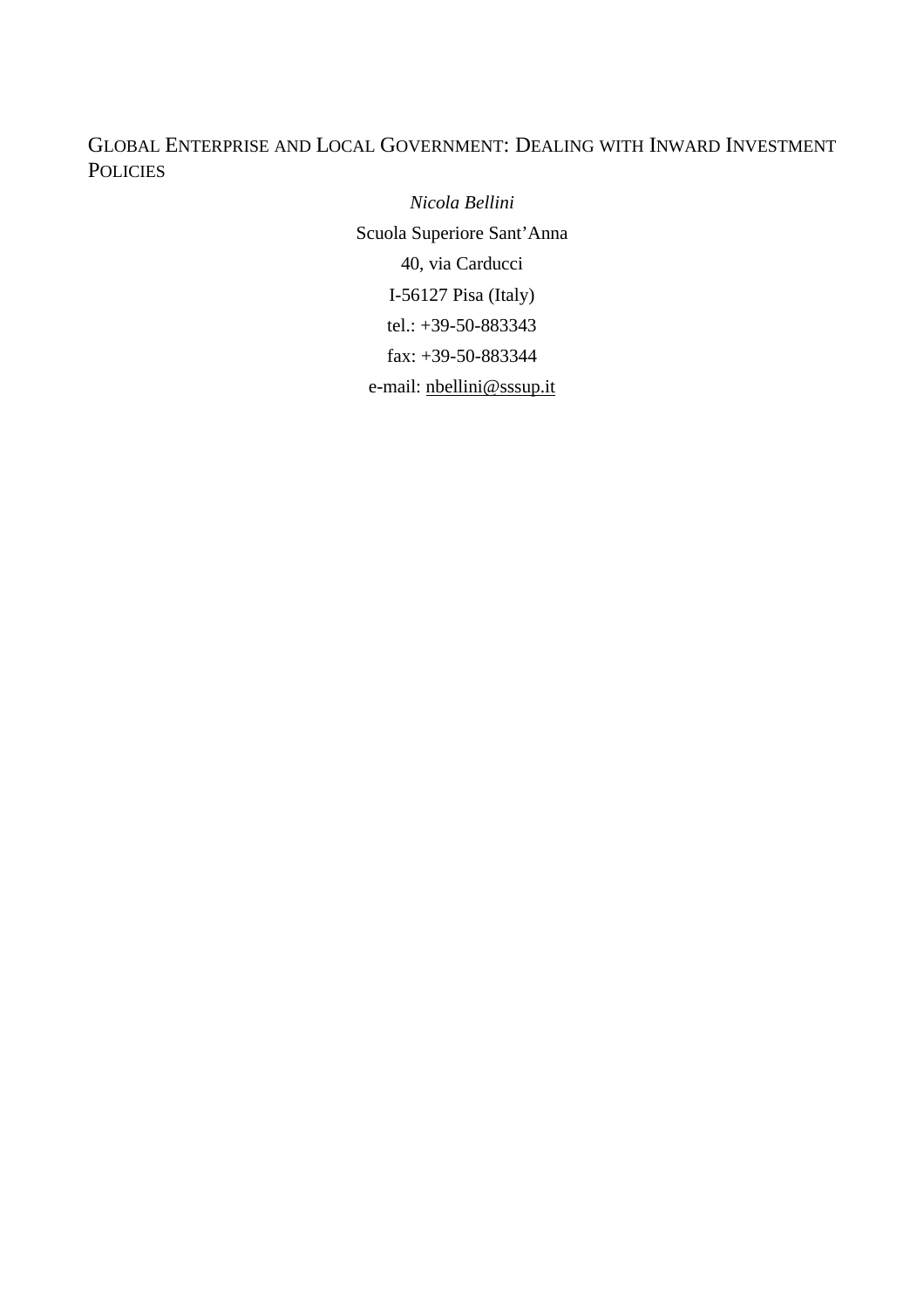# *1. Introduction<sup>1</sup>*

 $\overline{a}$ 

This paper reviews and provides a critical assessment of the state of the art in the activities of those regional and local agencies that are involved in the implementation of inward investment policies<sup>2</sup>.

Since the end of the Eighties, when a sharp decrease of the growth rates of international flows of foreign direct investments occurred, local and regional governments have been under the pressure of an exceptionally lively competition. Competition was made greater by the diffusion of inward investment policies in both developed and less developed countries, some of which with interesting endowments in terms of infrastructures and qualified (and cheap) human resources.

Increased competition had a number of noticeable effects on inward investment policies during the last decade:

- <sup>q</sup> the obvious preference for large *greenfield* investments, resulting in important job creation and net contribution to regional product, had to be cut down to more pragmatic orientations: consequently a wider range of investments is considered, including lower value added manufacturing activities (closely resembling the once much despised "screwdriver" plants) and other minor investments showing however a potential for future development;
- $\Box$  more careful targeting has been adopted by concentrating efforts on specific industry and / or geographic areas that look especially promising as source of direct investment flows, either in general or with respect to the promoting region;
- <sup>q</sup> greater emphasis is put on *aftercare* activities, assisting and servicing investors after their establishment in the area, in order to further their local embedding and encourage possible extensions.

In this paper several aspects of inward investment policies are discussed, focusing on *the interaction between promotional activities and the companies' decision making*. The paper is part of a wider research program, studying the interaction between corporate behavior and public policies. The underlying assumption is that in industrialized countries we are witnessing a fundamental change in industrial policy, that is part of a more general reshaping of the role of the State and of its policy styles. This phenomenon can be described as a shift away from patterns of policy making that assumed, at least in abstract terms, a capacity to control (if not command) over private businesses and were based on explicit and formalized powers managed by "strong" governments. Policy styles then emerge that are appropriate for "weak" governments and are characterized by informality, flexibility, search for consensus, reliance on policy networks and market conformity  $(i.e.$  policy additionality<sup>3</sup> with minimum interference with market mechanism, although not mere subsidiarity to them)<sup>4</sup>. Exhibits 1 and 2 depict this change in perspective.

<sup>&</sup>lt;sup>1</sup> This work is based on an extensive research work examining practices of inward investment promotion in the UK, France, Germany, Spain and Italy. I am especially grateful to Francesca Pasquini for sharing the original research work and to Riccardo Lanzara for making available to me an early draft of Lanzara et al. (1998).

 $2$  A useful overview and guide to the literature on inward investment policies is provided by Christodoulou, 1996.

<sup>&</sup>lt;sup>3</sup> Additionality (a central concept in industrial policy analysis) refers to the ability of policies to cause a different behavior of the individuals (the companies) from what it would have been in the absence of the policy. Additionality may be absolute (a decision is taken and it would have not been taken otherwise) or relative to the scale (a costlier, riskier decision is taken as a consequence of the enactment of the policy) or relative to the timing (the decision is taken earlier). Additionality does not occur, if the company would have taken anyway the same decision, at the same scale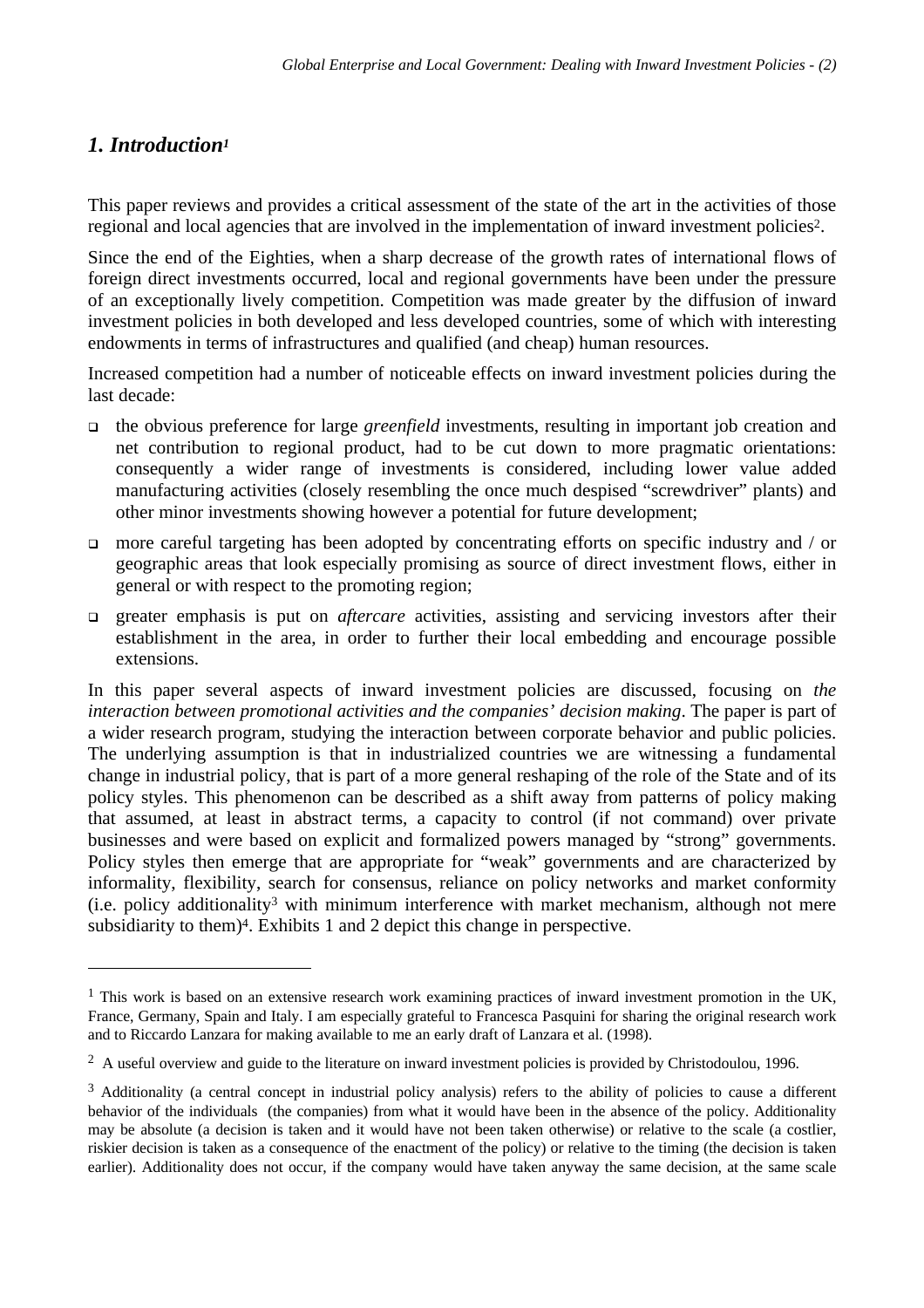

This change in industrial policy is most evident when governments face global companies. On the one hand, this is related to the "denationalization" of companies. This phenomenon does not imply the full loss of political references, like in the imaginary trend toward a stateless "*Cosmocorp*" (Ball, 1967). Rather, the "who is us?" syndrome emphasizes the need, that characterizes the global economy, to define in less automatic ways the "nationality" of companies (Reich, 1991). In the global economy company interests converge with government policies in a variety of ways, as the latter can provide "club goods", that are by no means irrelevant to global companies. Some of them are quantitatively relevant (i.e. financial resources provided to companies as subsidies or tax breaks), some of them are still monopolized by the State (domestic and international security, enforceable regulations), some – although practiced also by private actors - are still managed by State bodies with unattainable levels of accumulated legitimacy and know-how. Furthermore the State maintains a pivotal role as the main actor in the strategic positioning of the country's or the

and with the same timing: then policies do not have more than an ex-post, confirmatory meaning with regard to company decisions, besides providing a framework to mere transfers of financial resources between State and industry. Furthermore additionality evaluations should take into account the distorting effect created by deviating resources from other non-subsidized projects.

<sup>4</sup> A wider discussion of these issues can be found in Bellini 1996.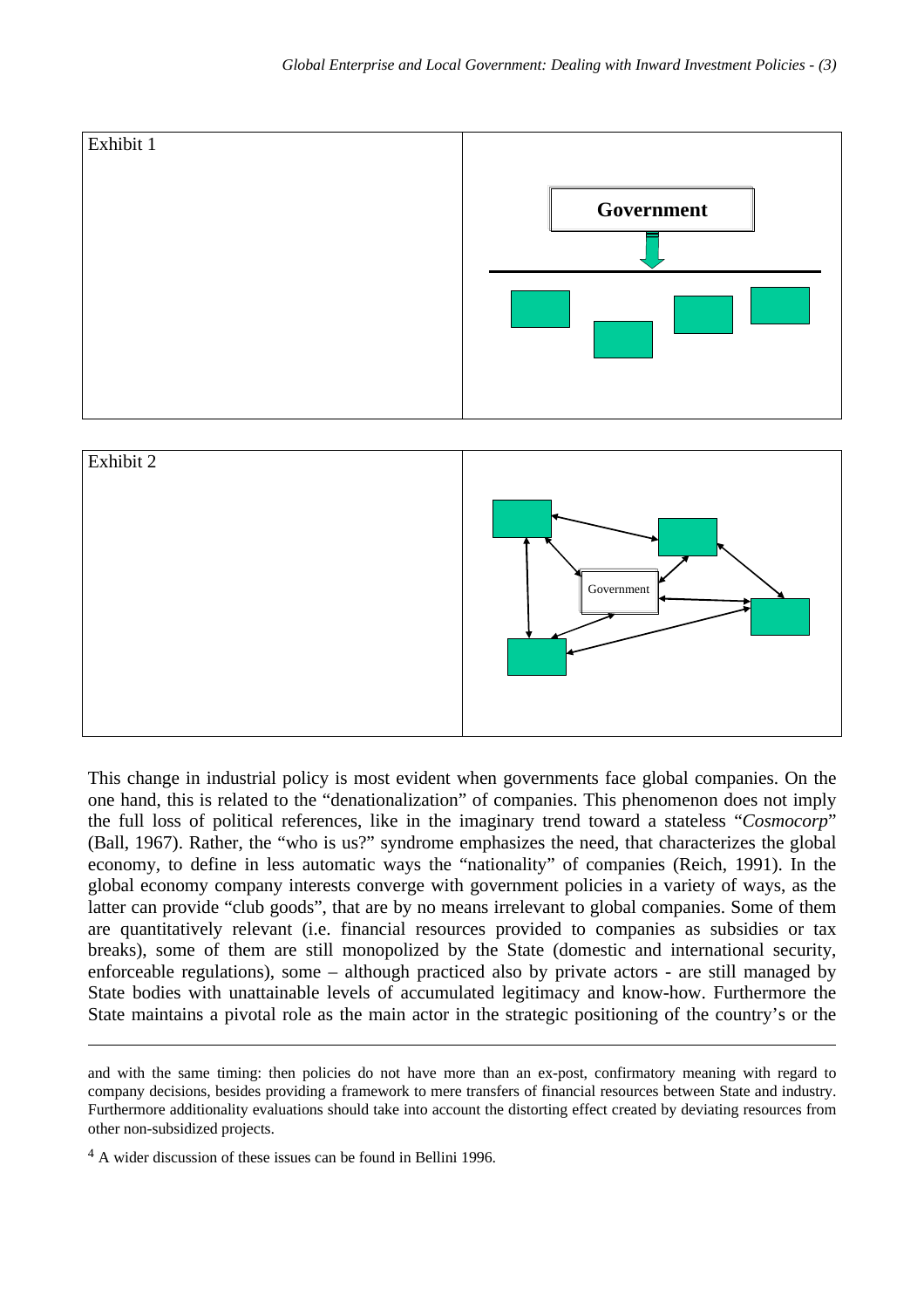region's economic apparatus in global networks as well as in engineering country- or regionspecific competitive advantages, both in terms of propensity to innovate (by decisively contributing to the set-up of the systems of innovation) and in terms of providing a "global platform" to companies.

On the other hand, the effectiveness of government policy can rarely rely on "Colbertian" attitudes (cf. Cohen, 1992). Inward investment policies must start from recognition that the most important factors inducing foreign direct investments to occur are totally outside control, especially for local and regional governments<sup>5</sup>. Governments are inescapably weak. Indeed, all levels of government tend to be essentially "regional", as they experience the asymmetry between the territorial limitations of their sovereignty and the global horizon of corporate strategies. The interactions between global companies and sub-national governments (both regional and local) engaged in attracting investors provide a highly instructive case study.

More specifically, inward investment policies raise a basic, although extremely complex and still unresolved issue, cutting across many disciplines: industrial economics, regional economics, policy analysis, political economy and – last but not least – business studies. Can governments actually "interfere" with the companies' investment decisions, in their pursuit of overall increases in the quantity and quality of industrial locations? Is political decision-making able to tune in with the company's decision making? Once again, inward investment policies provide an extreme case study, as the "psychic distance" of investors from the prospective location make greater and more conscious efforts necessary.

### *2. The nature of territorial marketing*

The analogy with marketing is crucial in understanding the nature of the promotional activities addressed to potential inward investors. The metaphor of marketing describes the local or regional authority or agency as "selling" to the investor the region as productive location. Marketing concerns three main variables:

- $\Box$  the product, i.e. the intrinsic assets of the region that constitute an advantage or a disadvantage for industrial operations,
- $\Box$  the price, i.e. the cost of investment in that location,

 $\overline{a}$ 

 $\Box$  the promotional activities, that can accompany and support the investment choice.

It must be noticed that the same analogy is used for other activities concerning territorial promotion, with different aims (e.g. tourism promotion). Similarities are important, but a clear distinction should be maintained<sup>6</sup>. In the case of inward investment, the analogy with marketing requires one

<sup>&</sup>lt;sup>5</sup> Inward investment policies usually do not address only foreign companies, but all exogenous investors, including therefore national investors operating in other regions. Although in this paper we would like to refer mostly to foreign companies, the "global company" image may depict the patterns of behavior also of national companies already operating internationally.

<sup>&</sup>lt;sup>6</sup> An overall view is provided by Kotler, Haider, Rein, 1993. - In late comer countries, like Italy, it is not unusual to notice some confusion in this respect, hiding a tendency to conceptual shortcuts. Territorial marketing and inward investment policies are presented as the newest panacea in regional economic development, but decision-makers seem less ready to accept implications (and costs) of a serious commitment. The marketing analogy is then misused and leads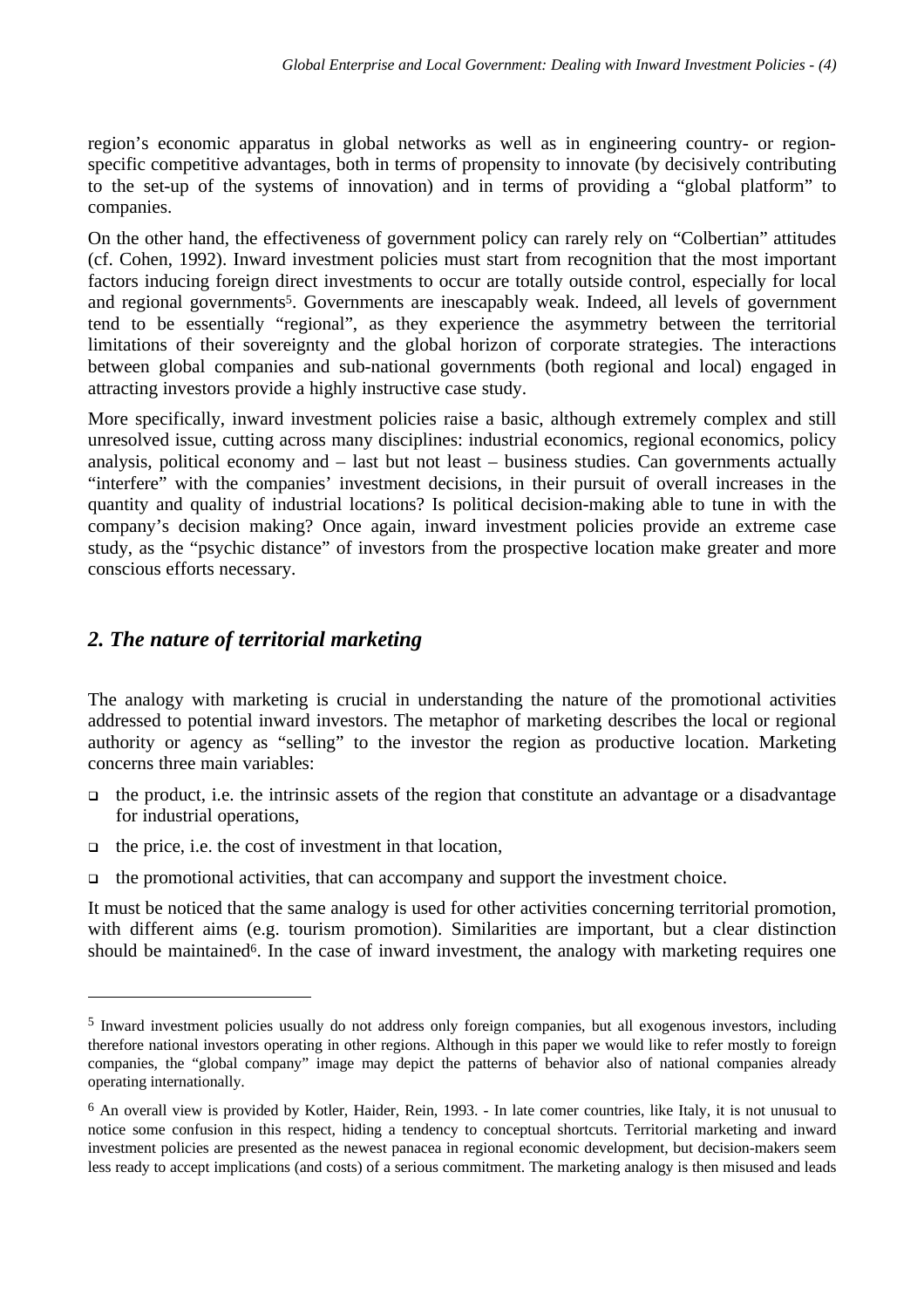special attention: reference cannot be made to consumer marketing, but to industrial marketing, i.e. the marketing of goods and services to industrial and institutional customers<sup>7</sup> .

The distinctive characters of industrial marketing are the following<sup>8</sup>:

- $\Box$  the buyer is well informed and makes a large, discrete, infrequent purchase;
- $\Box$  the product is technically complex;
- $\Box$  the product tends to be tailored on the individual needs of the customer;
- $\Box$  there is a high degree of functional interdependence between marketing and the other company functions so that these can work on the basis of an adequate knowledge of the customer's needs;
- <sup>q</sup> there is a high degree of interdependence between customer and seller before, during and after the moment of purchasing and that implies a real negotiation;
- $\Box$  the complexity of the decision making process of the buyer causes a lengthy negotiation, as a result of technical complexities, organizational constraints and (usually high) costs of the purchase operation.

Like for industrial marketing also for territorial marketing:

- $\Box$  the prospective investor is taking a strategically relevant, costly, infrequent decision;
- <sup>q</sup> the product, i.e. the region as productive location, is the complex result of a number of nonmobile assets and market opportunities;
- $\Box$  the product, i.e. the region as productive location, can be partially adapted to the needs of the investors by appropriate actions undertaken in a coordinated way;
- <sup>q</sup> a high level of coordination between territorial marketing and the technical and political engineering of its assets (regional development policies) is necessary;
- $\Box$  the relationship between authority or agency and investor has a negotiation character and takes place before, during and after the investment decision;
- $\Box$  the decision making process leading the company to choose one location is the result of interactions that are complex and go on with pauses and accelerations, that are often unforeseeable.

## *3. Promotional activities*

Promotional activities have three main objectives:

- $\Box$  image building of the region as a convenient location,
- q investment attraction (in the strict sense),

to simplifying inward investment policies into generic, tourist-like promotional activities, hastily made up with some sort of information desk, colorful brochures and little more.

<sup>7</sup> The analogy with marketing is suggested by Wells, Wint, 1990.

<sup>8</sup> Cf. Webster, 1991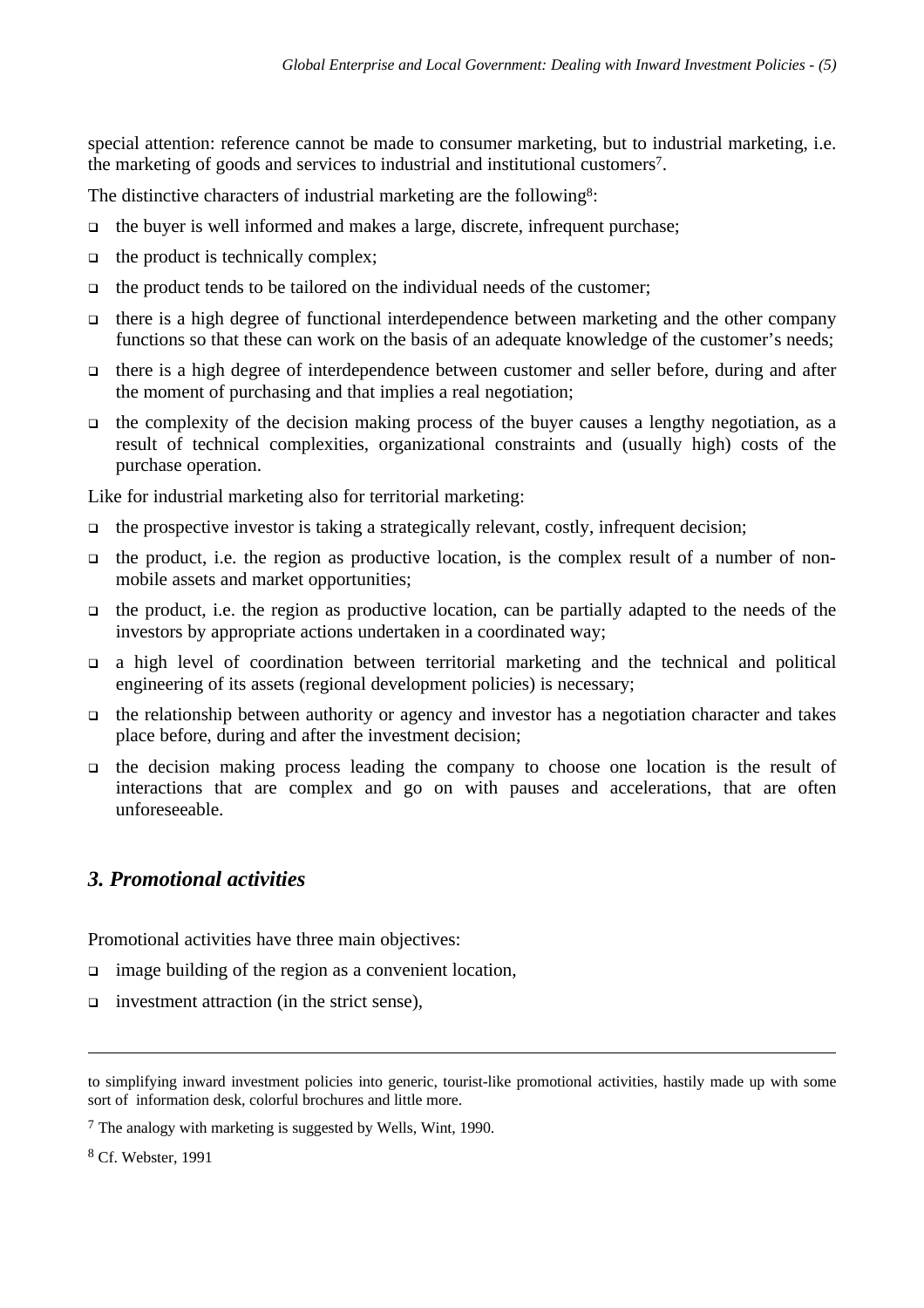□ service activities provided to inward investors before, during and after the localization decision.

### *3.1 Image building*

This objective is pursued with non-targeted (or only generically targeted) actions, such as advertisements (especially on economic and specialized press), participation to trade fairs and investment exhibitions, business trips to and from the host region, organization of conventions and business meetings presenting the characteristics of the region to prospective investors and opinion leaders. Also due to the costs involved, a process of selection of the media is generally mentioned as necessary. The use of media targeted on business people and qualified audience is especially recommended: economic press, professional media, in-flight magazines, advertising materials in airport lounges, Internet, …

In comparative terms, image building activities convey a significantly homogeneous, standardized message, with a very paradoxical contrast with their ambition to depict the "uniqueness" of opportunities offered by a particular location. Reference is made to:

- <sup>q</sup> the region's endowment of natural and non-mobile resources (with special emphasis on infrastructures and R&D regional and national innovation systems),
- $\Box$  the social, economic and institutional environment (ranging from cooperative attitudes of local enterprises and trade unions to the pro-business and international-minded attitudes of local institutions);
- $\Box$  the factors' quality and cost (especially with regard to labor);
- $\Box$  the quantitative and qualitative relevance of the domestic market and of the markets that are best served from that location;
- $\Box$  previous cases of well-known companies (up to the point of listing contact persons within those companies from where potential investors may obtain information and experience - based evaluations directly).

Although image building is the most apparent and popularly known aspect of inward investment policies, its impact is clearly overestimated. As one interviewed official put it to the author of this paper, "it's like throwing a bottle into the sea". Nonetheless this kind of activities may play a very relevant role, when they aim at correcting perceptions of the region that may result in (possibly groundless and irrational) rejection factors. Image building has therefore a primarily negative function: it must dismantle stereotypes and downsize the relevance of obvious problems. Image building may be helpful in offsetting the "periphery syndrome" of regions that are physically distant from the established economic centers, as well as negative perceptions about either the quality of life (linked to political risk, pollution, crime…) or the quality, cost and availability of economic factors (difficult labor relations, high labor costs …). In all cases the reference to previous successful cases of investment can be a most powerful tool, not only because it plays on the companies' imitative behavior, but also because the knowledge of previous failures is an even more powerful factor for *a priori* rejection.

To sum up, image building can be an important objective in the first stages of activity, especially if *a priori* rejection is likely. In theory, localities that already have a positive image could do without it. In any case it must be expected that commitment in the image building activities decreases over time.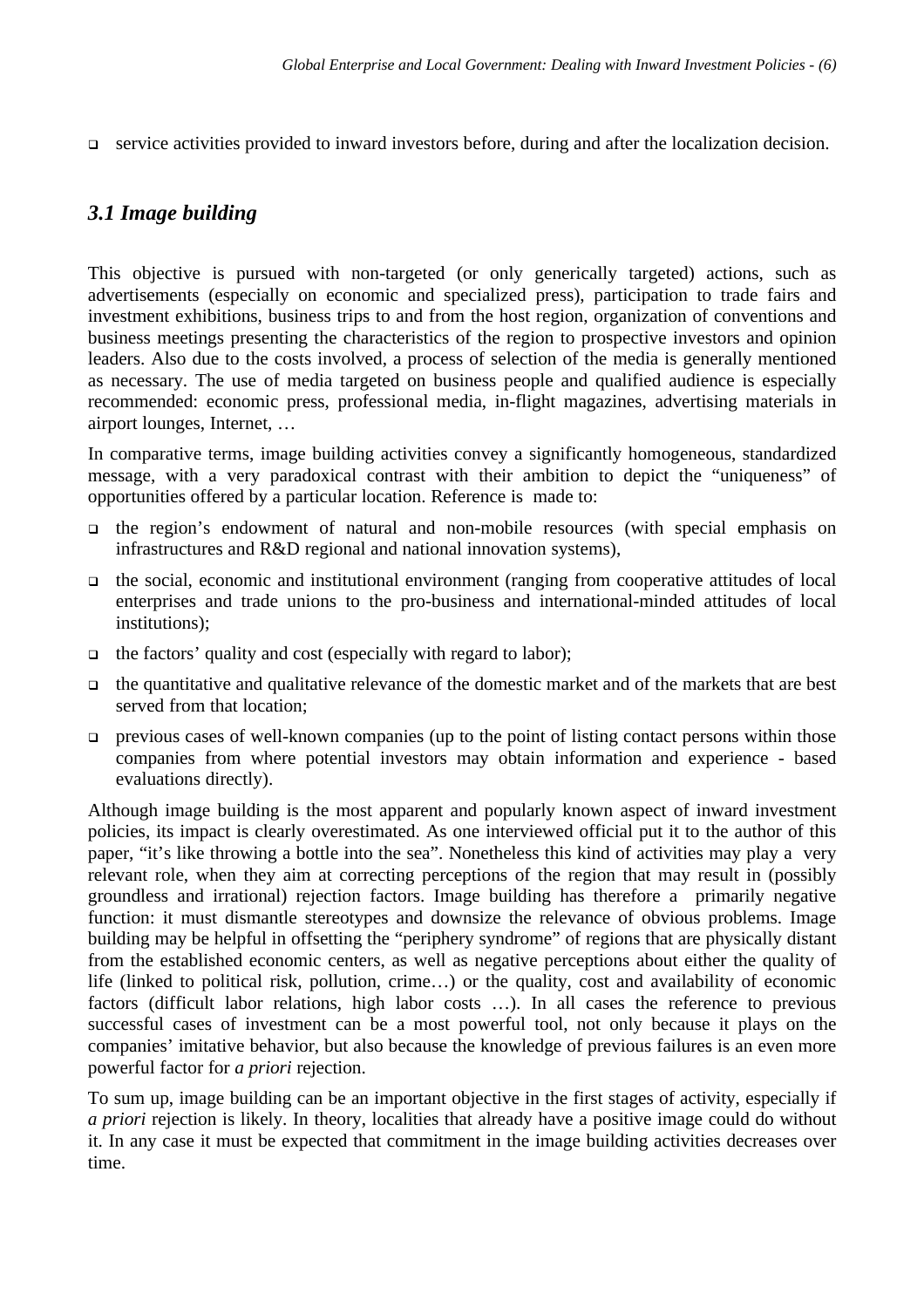## *3.2 Investment attraction*

Investment attraction activities are both more specific and more specifically targeted. Various techniques are used, ranging from direct mailing to the organization of missions, seminars, conventions and business meetings tailored on specific industries, group of companies, areas of origin. Media use shows a progressive shift from generic presentations to specialized ones (e.g. sector-specific brochures, including factual references, data, case studies, analyses, …), providing the companies' decision makers with still introductory, yet already substantial arguments.

Geographic targeting will identify the most dynamic areas of origin of international investments: to the most obvious priority assigned to the US East and West Coast, Japan and the Far Eastern financial centers, each inward investment strategy may add actions on areas, where a specifically interesting movement is occurring. A good example may be the interest shown by several European agencies, especially British and French in marketing location opportunities with Northern Italy's small and medium-size enterprises.

Sector-specific targeting will aim at industries that may find especially advantageous some of the characterizing features of a region (like the availability of certain non-mobile resources, a convenient position with respect to the relevant markets or the "logistic proximity" to the suppliers' network) (Lanzara et al., 1998). Potential targets can also be identified in specific companies related to a foreign investors already present (e.g. as supplier).

Targeting requires that inward investment agencies can rely on complex sets of information. They must assess industries and areas with potential interest in foreign investment and in investing specifically in that area, including an evaluation of comparative advantages and disadvantages with respect to other regions, especially in the framework of international market integration (Phelps, 1997). Targeting requires also a sophisticated knowledge of the decision making chains *within* multinational companies and an updated awareness of ongoing organizational evolution (e.g. the distribution of decision powers between headquarters and subsidiaries).

## *3.3 Services to investors*

Services have a growing relevance in promotional activities. Again the weight of these activities must not be overestimated. It is by no means a factor in the companies' decisions, but plays a fundamental role both in giving evidence of the serious commitment of local authorities and in eliminating stumbling blocks and "fluidifying" the decision making process of the investing company. At the same time services are a way to establish a direct connection between the managers in charge of the investment project and the official in the local government or agency, thereby creating conditions to promote the rooting and expansion of initiatives.

Even if the agency is not the producer of the services or the responsible of the administrative procedures, inward investors should find in it the only and satisfactory interface, according to a onestop-shop approach. This is indeed an organizational condition widely considered as beyond dispute.

Services can be can be classified as follows: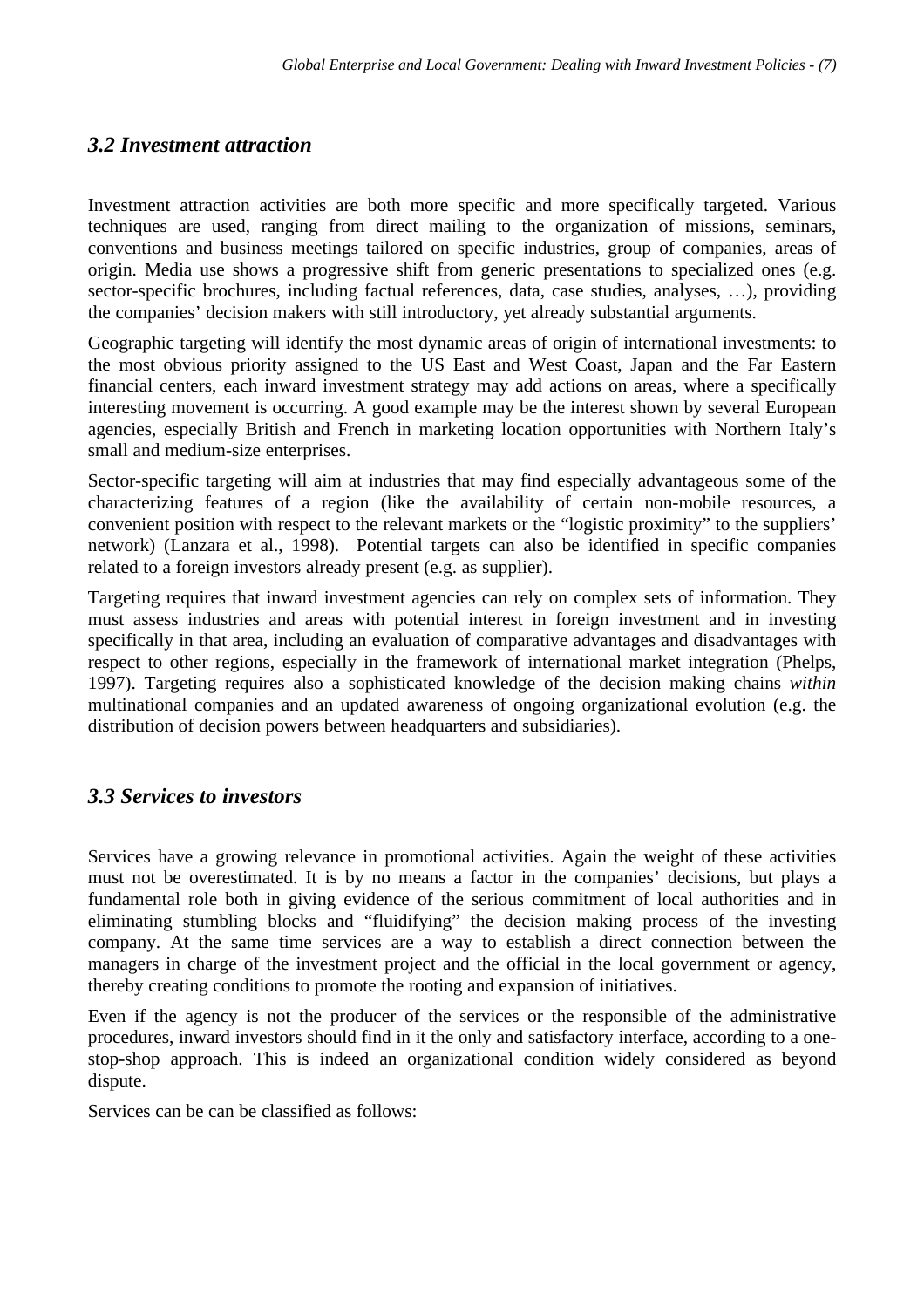#### $\Box$  information services to the potential investor

These services make up a relevant part of the activities of specialized agencies. Together with standard information on a range of basic issues (fiscal and legal conditions, labor cost, costs of transportation, location opportunities, housing etc.), detailed information must be provided on specific request. Experience strongly suggests the importance of responding timely, rapidly (within days) and accurately, to this kind of inquiries, as in most cases they constitute the first contact between the company and the local agency and therefore are the first opportunity to establish a trust relationship between them, based on the company's perception of a concrete attention to its needs. Responses may also try to anticipate further requests of the company, thereby fuelling the company's decision making and company-agency interaction.

<sup>q</sup> investment assistance

An essential service to the inward investor consists of the assistance in the bureaucratic procedures (legal, fiscal etc.), in the search and selection of both personnel and subcontracting companies, as well as in obtaining subsidies (unless they are directly managed by the interface agency). Counseling in the site search is also a highly appreciated service: this service can be extended to the assumption of a brokerage role and to the provision of design teams; in most cases a detailed and constantly updated data base of the available industrial sites constitutes an essential asset of the agencies, actually a starting condition for credible operation. In many cases the search for partners and suppliers is supported, also by means of databases and up to the point of playing a brokerage role in joint ventures and other kinds of agreements.

□ "aftercare" services

Services, that are provided to inward investors after that the investment decision has taken place and the plant is operational, are the matter of growing attention, especially in those regions that have already a good record of attraction. There priority is often given to the consolidation and extension of existing companies and clusters rather than to exclusively seeking after new investors.

An interface within the agency is therefore provided to the company: that interface must be available to cooperate on any problem that may arise. Regular visits and meetings are scheduled and opportunities to voice problems are offered, such as business forums. By so doing, the agency not only is able to anticipate serious problems that may threaten the long-term viability of the investment, but also establishes a trust relationship, based on regular personal contacts, that provide first-hand information on present and future strategies of the enterprise. These information channels are even more valuable to the extent that the local subsidiary acts with some degree of autonomy and is an active contributor to the definition of the global strategies.

## *4. Impact on the company's decision making*

Having summarized the nature of the main activities, we can now attempt to sketch a simplified model of company behavior with respect to inward investment promotion. Going back to the analogy with industrial marketing, we could first identify the industrial buyer's model as the necessary succession of the following phases: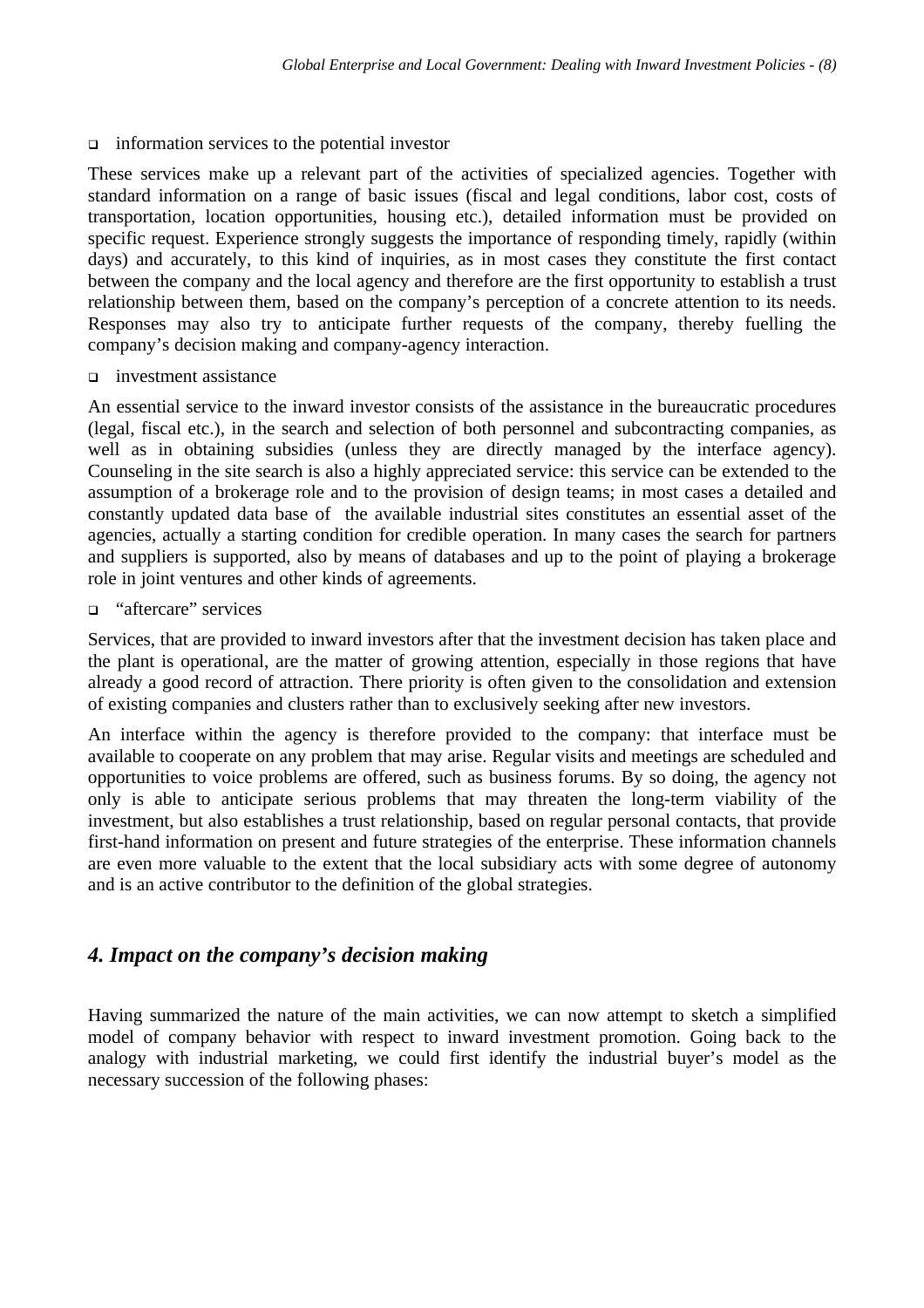| Phases | in the industrial buying decision process |
|--------|-------------------------------------------|
| ⇩      | Awareness                                 |
| ⇩      | Knowledge                                 |
| ⇩      | Favor                                     |
| ⇩      | Preference                                |
| ⇩      | Conviction                                |
| ⇩      | Purchase                                  |
|        | Reorder                                   |

For each of these phases an appropriate promotional behavior can then be identified, as each phase is characterized by a specific communication problem. In the buyer's perspective this means that there are different kind of information resources that are required to lower the risk involved in the acquisition.

As a general rule, in initial phases generic and impersonal communications will prevail. In the following phases the formation and consolidation of the buyer's preferences requires communications of an increasingly personal character.

Territorial marketing strategies should then define the appropriate mix of communication that better fits the different stages of the investment decision-making process. The analogy with industrial marketing can be then further developed as follows<sup>9</sup>:

<sup>&</sup>lt;sup>9</sup> A similar scheme can be found in Wells, Wint, 1990.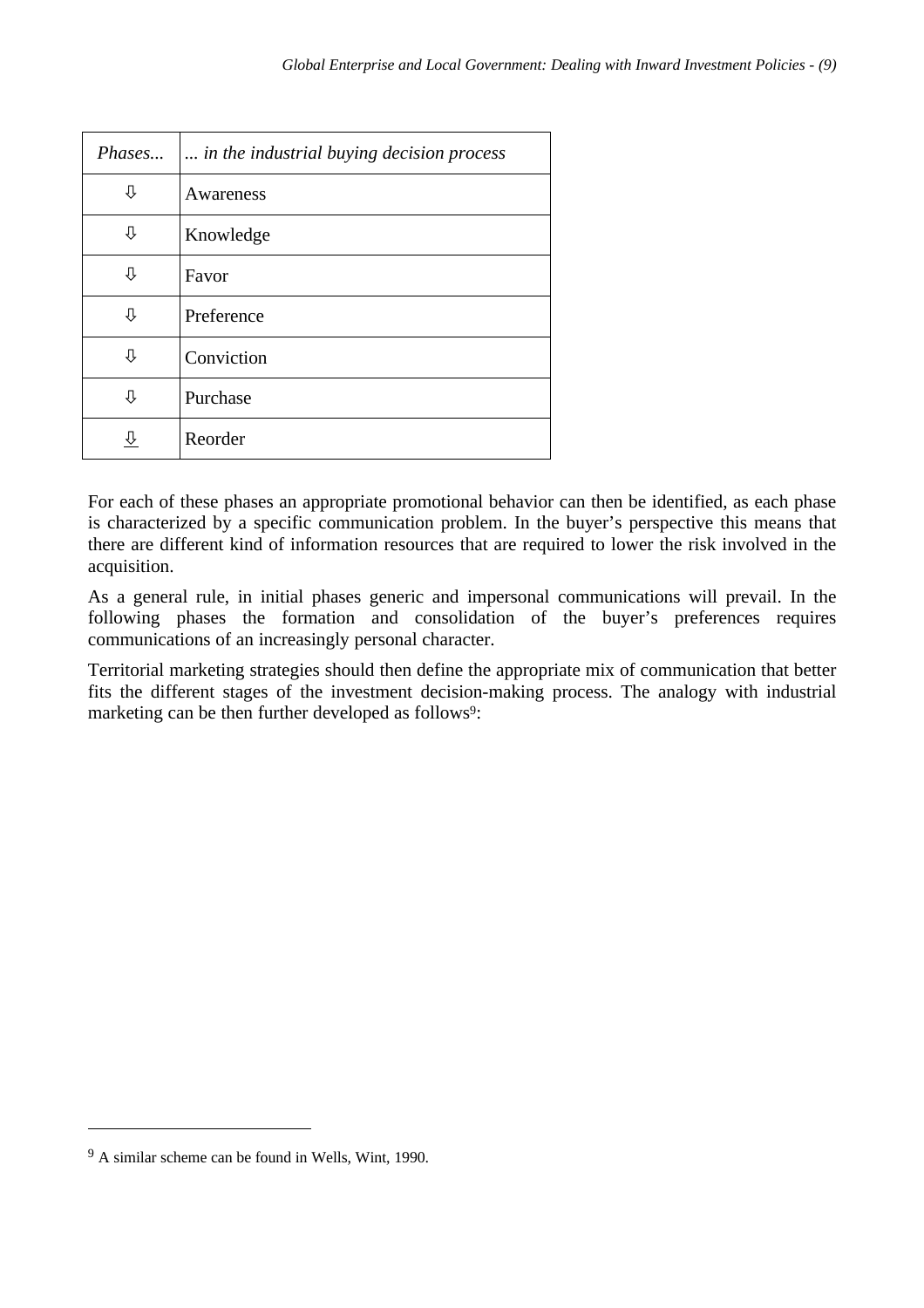|                         | Phases <i>in the industrial</i><br>buying decision<br>process | in the inward<br>investor's behavior | Prevailing promotional<br>activity |
|-------------------------|---------------------------------------------------------------|--------------------------------------|------------------------------------|
| ⇩                       | Awareness                                                     | Awareness                            | <b>IB</b>                          |
| ⇩                       | Knowledge                                                     | Knowledge                            | IB, IA                             |
| ⇩                       | Favor                                                         | Favor                                | IA                                 |
| ⇩                       | Preference                                                    | Preference                           | IA, SI                             |
| ⇩                       | Conviction                                                    | Conviction                           | <b>SI</b>                          |
| ⇩                       | Purchase                                                      | Investment                           | <b>SI</b>                          |
| $\overline{\mathrm{G}}$ | Reorder                                                       | Embedding /<br>Expansion             | <b>SI</b>                          |

*Legenda*: IB = image building; IA = investment attraction;  $SI$  = services to investor

# *5. Are subsidies relevant?*

Are subsidies an important part of these promotional activities? Do financial incentives actually influence the investment decision of global companies?

To some extent incentives can actually reduce the costs of the investments, even allowing for the limitations imposed on the governments' generosity by supranational constraints (e.g. by the EU). There are however significant contra-indications to excessive reliance on subsidies as effective means to persuade companies in general and global companies in particular. As a matter of fact, localization decisions appear increasingly detached from abstract marginalistic thinking, even more so to the extent that they respond not to short-term profitability, but to long-term strategies (as it is, indeed, in the best wishes of local governments) (Mariotti, Piscitello, 1994; Guisinger, 1992). Structural factors come then into play: by themselves, of course, they do not generate inward investments, but – if absent - they are for sure rejection factors and no subsidy or tax break is ever likely to compensate for the problems and costs that their absence causes to the investing company.

The empirical evidence contrasts sharply with the theoretical assumption that lowering the cost of investment will influence the decision in relevant aspects, like, for instance, the localization choice. In real world investors play the role of being "attracted", while – in most cases – they push local governments into competition in order to obtain the best possible conditions: this phenomenon was adequately described as "dowry chasing" (Stopford, Truner, 1985). For strategic investments structural conditions have clearly greater relevance than even large subsidies (Rehder, Thompson, 1994).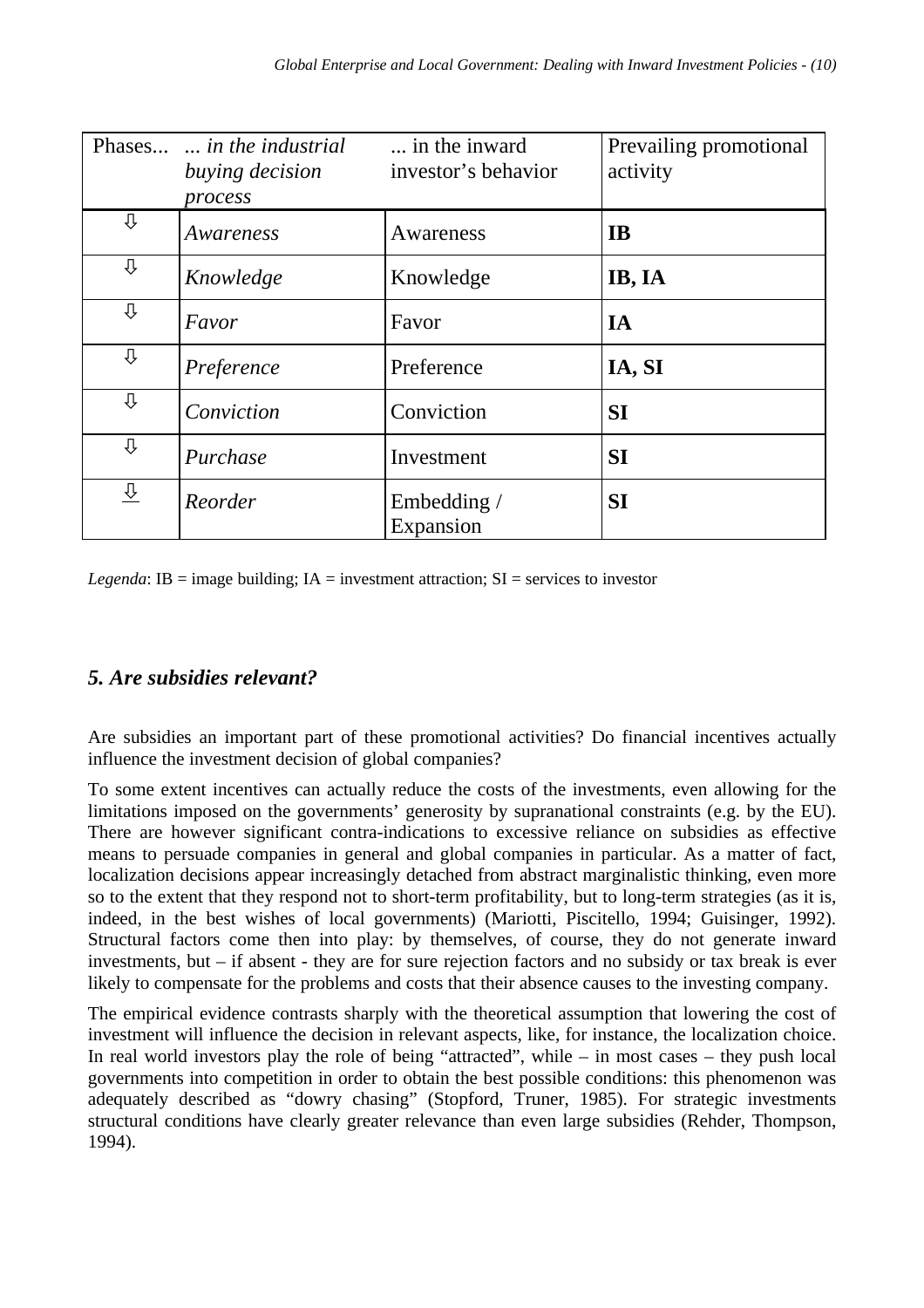Inward investment policies that rely on subsidies run serious risks. Important subsidies, that may be available especially in problematic regions, make a difference mostly on marginal investments, the most hazardous ones, because subsidies may give a substantial contribution to reach the necessary capital requirements. Many regions have experienced cases of proposed (and sometimes realized) investments that have turned out to be fictitious or hardly viable and motivated by the opportunity to speculate on the availability of subsidies.

On the other hand, grants are nowadays part of the ordinary package offered to inward investors in all areas that can claim some sort of disadvantage, development problems, industrial decline etc. Except for strong areas, it is difficult to stay in the international competition to "attract" inward investors without supplying some financial support as part of a more complex package of support measures. These will include hidden or indirect subsidies, ranging from investments on the development of the site and the related infrastructures to initiatives in the field of education and professional training according to programs especially consistent with the investor's needs.

Subsidies may be differently relevant depending not only on their amount, but also on the way they are granted. In most cases incentives are the matter of a negotiation process. Negotiation will often have to comply with formal procedures; still it is often possible for the local authorities to modulate commitments in ways that meet the investor's needs, but at the same time minimize the local government's costs and obtain equally binding commitments from the investing company. To this aim negotiation will articulate the content of the support package, integrating subsidies with other initiatives, as well as the timing of each action, on which the company can rely.

On the local government's side this implies, first of all, some clear understanding of the competitive positioning of the region with respect to different typologies of industries and a well matured awareness of and ability to evaluate *ex ante* the compatibility and incompatibility between specific investment projects and the (political, economic, physical, environmental…) constraints to economic development in the area. Secondly, this may imply a remarkable organizational effort, especially to the extent that several local actors are involved and that those are not hierarchically subordinated to the local authority dealing with the investors. This may be the case of educational and training programs provided by universities. In such cases those regions which have a well rooted habit to partnership style (as a kind of "regional team"), will have a substantial advantage. In fact, such habits will be expressed not only by the reliability of the commitments, but also by the speed (in the best cases it must be a matter of weeks) in designing the appropriate package. That speed itself will be, of course, an evidence of reliability and attention in the eyes of the company.

Once again the analogy with industrial marketing may help in emphasizing a crucial aspect in the global company – local government relationship. The image of the selling company (good vs. bad, clear vs. vague) is the result of the synergic and cumulative effects of communications given to the potential and actual customers. The selling company accumulates credibility (or its opposite).

In territorial marketing, not less than in industrial marketing, this credibility accumulation is fundamental and the opposite phenomenon must be feared. In particular a promotional activity that aims at building an image that is countered by reality at an early test, can easily trigger a vicious circle, leading to long-term disrepute in the international community of global investors. Exhibits 3 - 5 outline a simple strategic matrix that emphasizes the crucial relationship between credibility and visibility in inward investment policy (exhibit 3)<sup>10</sup>.

<sup>10</sup> Adapted from the matrix of corporate reputation, quoted by Wells, Wint, 1990.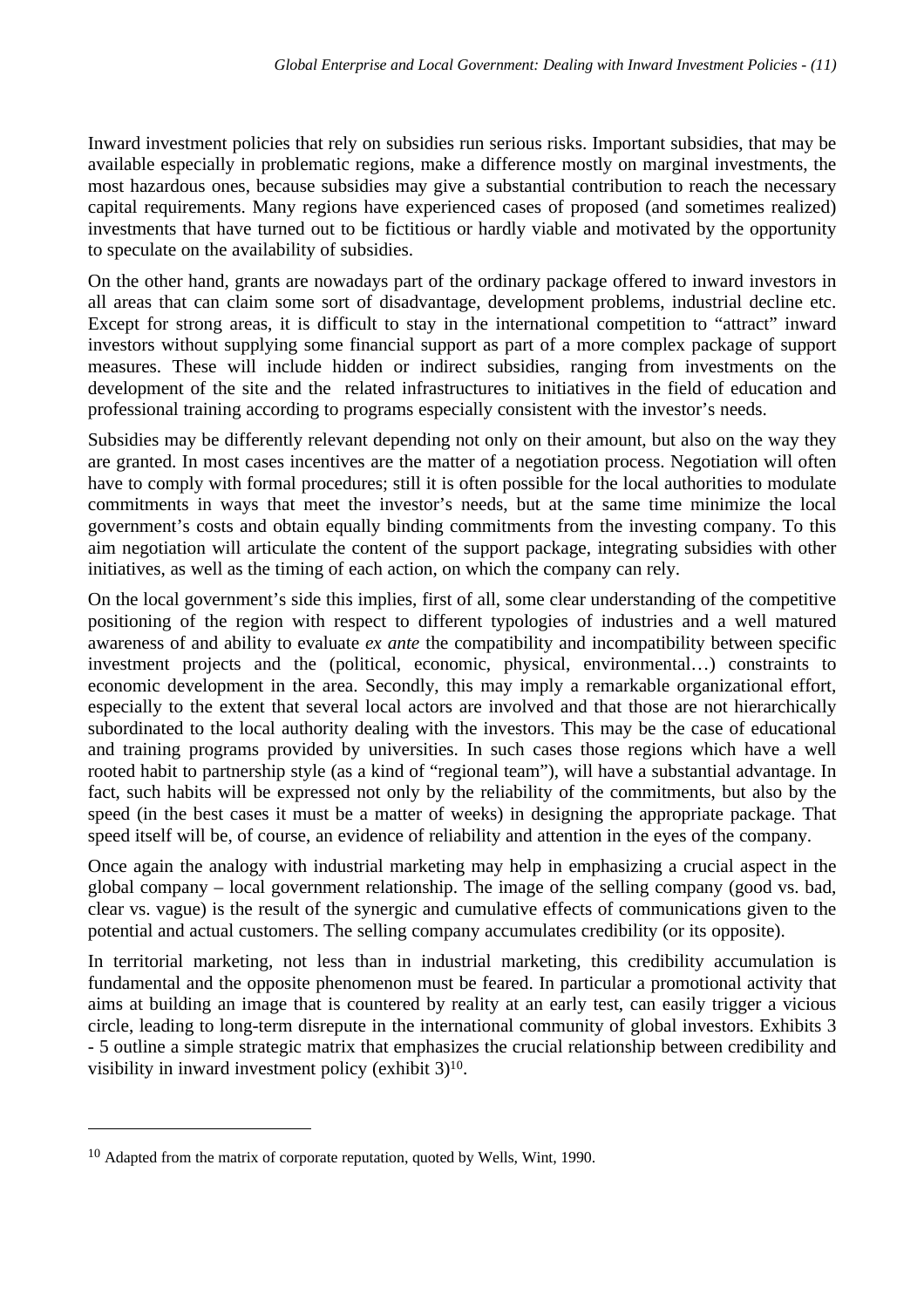

The positioning of a region as industrial location guarantees success in attracting inward investment to the extent that credibility is given priority over visibility (exhibit 4), whereas premature visibility, in conditions where support to investors is inadequate or regional development policies are widely ineffective or consensus and cooperation are not available within the local society, may lead into the dead end of the "undesirable" regions (exhibit 5).



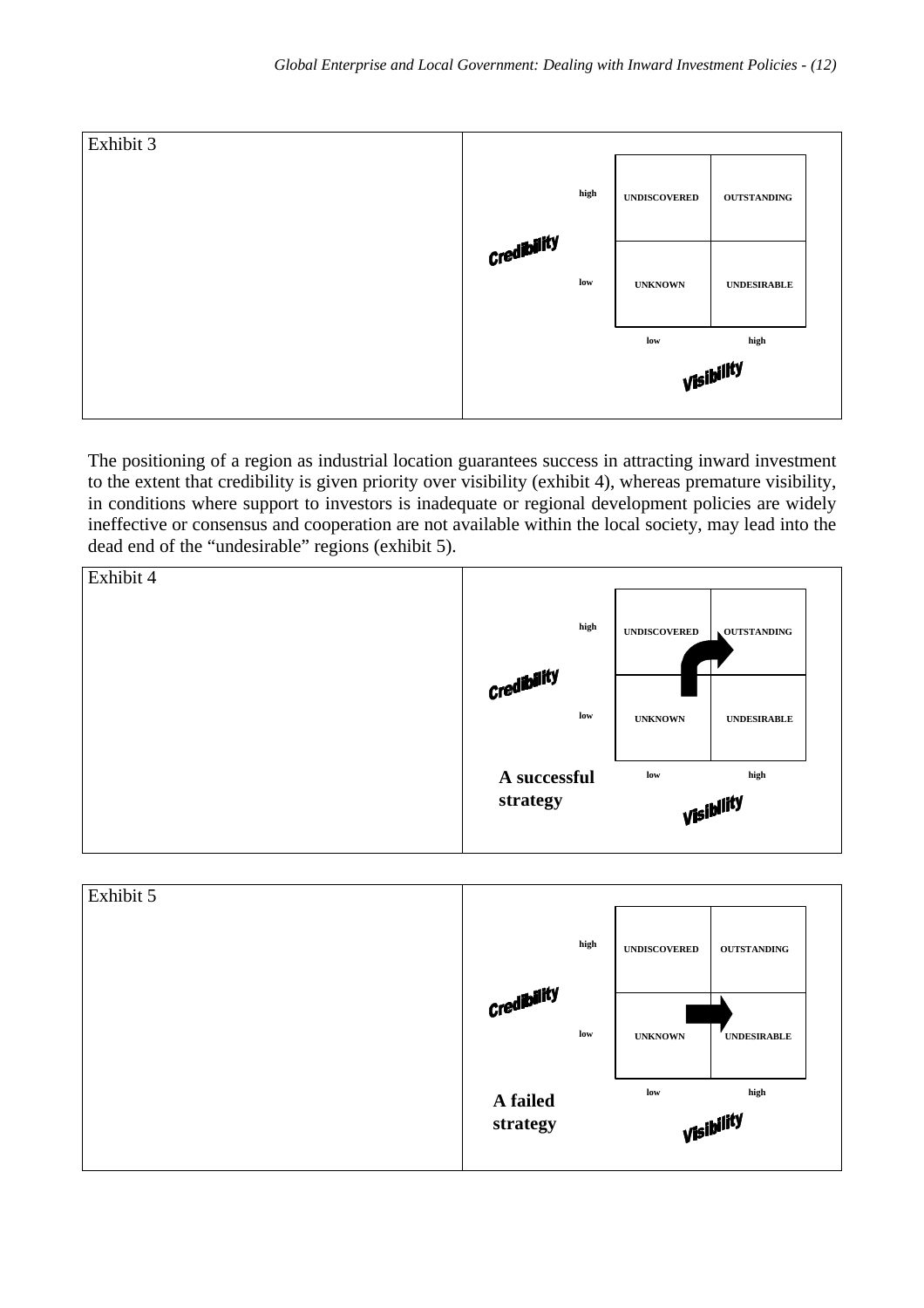### *6. "Quasi government"*

Dialogue with global companies imposes on local governments' policies some important organizational requirements. Recent experiences confirm the results of earlier analyses on this issue, arguing for "quasi government" agencies as the most suitable organization to deal with exogenous investors (Wells, Wint, 1990 and 1991; Halkier et al. 1998). This is true in the perspective of both the local government and the company.

Pure government bodies (like departments in ministries) have clear disadvantages in showing the required amount of flexibility, informality, partnership attitudes and commitment to result that is necessary in that kind of operations. This may be due to bureaucratic styles and cultural distance from standard managerial approaches, especially in countries where legal background predominates in the government's staff. Of course, there are also sound motives that impose on government bureaucracies a more cautious attitude than it is usual in private organizations. A defensive attitude giving priority to formal compliance with laws and regulations may however result in unnecessary constraints to discretionary choices.

A public profile is nonetheless crucial in inward investment promotion, making generally inappropriate the reliance on private, profit-oriented organizations. Inward investment promotion has in fact important legitimacy requirements, in the eyes of both the local community and the foreign investor.

On the one hand, inward investment policies require a significant consensus. They are by no means "obvious" policy options, as they are not neutral on the socio-economic structure of a region. Not only they must explicitly be a part of the economic strategy of the region (Young, Hood, Peters, 1994). They require specific consensus or absence of substantial "conservative" opposition to a government-sponsored entrance of new actors. In the strategic matrix of local policy consensus, inward investment policy requires that the area of "opponents" is as deserted as possible: this may be the consequence of de-industrialization and structural crisis, whereas in economically strong regions established entrepreneurial interests may successfully play against inward investors and policies supporting them. Inward investment policies require that opposing powers within the region are turned either into harmless critics of the "invasion of foreign capitals" and of consequent "dependency" or into interested partners and protagonists of a strategy based on the renewal of the regional economic structure (exhibit  $6$ )<sup> $11$ </sup>. Therefore inward investment policies cannot be kept politically low-profile and entrusted to politically irresponsible actors.

<sup>11</sup> Adapted from Nomisma, 1991.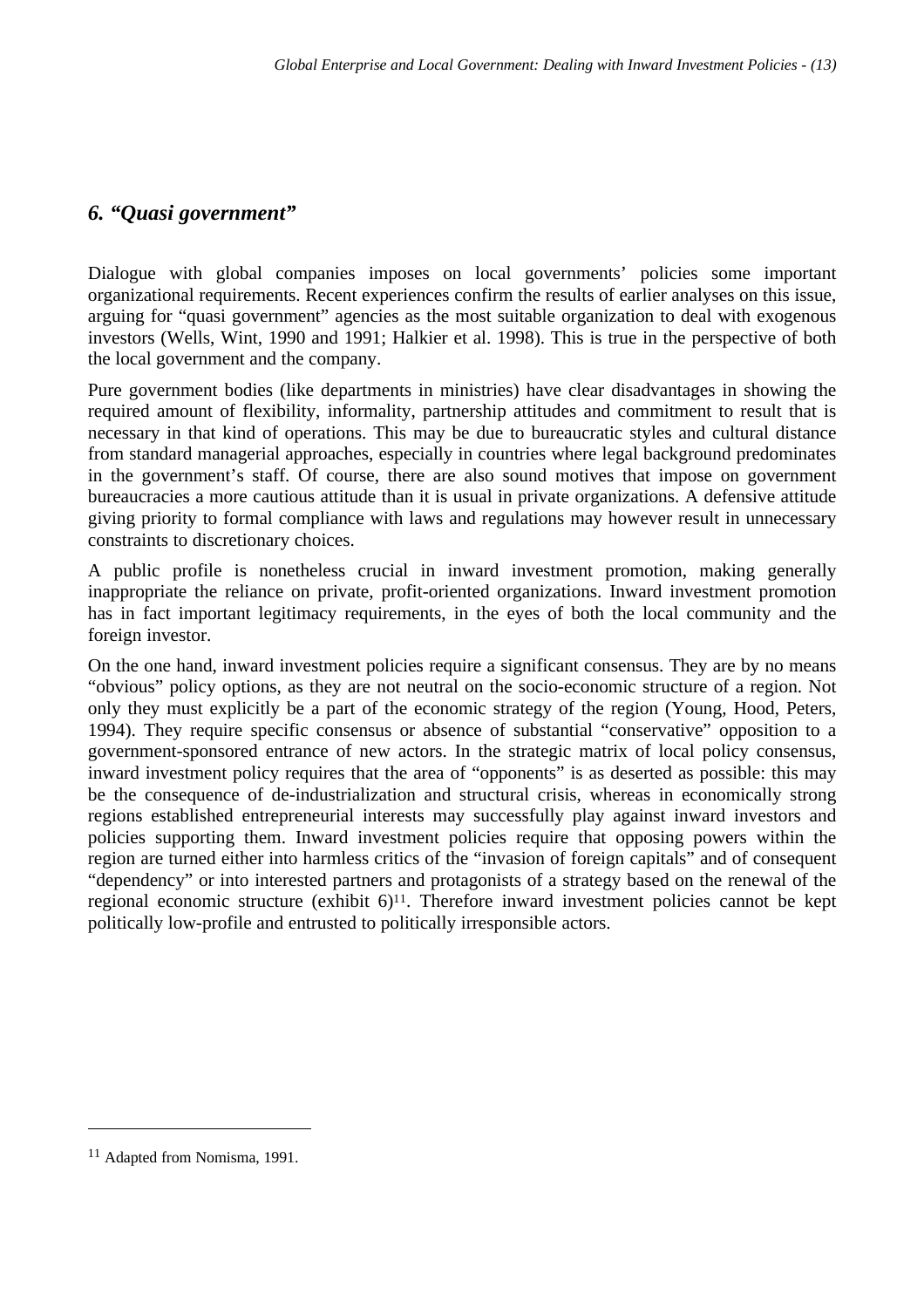

It must not be forgotten that inward investment promotion is bound to rely heavily on public funds<sup>12</sup>: ordinary activities (research, direct marketing, information services, representatives offices abroad etc.) are indeed costly and cannot be charged on potential investors. At the same time, it is also difficult to evaluate correctly the quality of inward investment promotion, using standard monitoring procedures (Wells, Wint, 1990, chapter 4). Subcontracted private organizations (as well as "quasi governmental" agencies) may be trapped in the need to give evidence of commitment and performance, forcing situations beyond the actual interests of the community they represent. Notwithstanding different solutions given to this problem<sup>13</sup>, it sounds reasonable – in this respect – to separate the administration of subsidies from actual promotion: inward investment agencies may end up taking the side of the investor (in order to show success records) rather than risking failure in negotiations.

On the other hand, the public profile is also important for the inward investor as it increases the credibility of the "package". A public actor may be considered more effective in stimulating and binding cooperative behavior by other actors within the region. It is not surprising that in case of major investment projects a guarantee role is required to (and certified by the signature of) top level political leaders of the Region or the country itself.

It is therefore in the interest of both sides that actors representing the government's side have the right mix of:

public legitimacy and private management style;

 $\overline{a}$ 

specialization of functions concerning inward investment (especially in terms of technical and managerial resources) and (both strategic and operational) integration in the policy network of regional economic policies.

<sup>&</sup>lt;sup>12</sup> In some cases real estate activities can (partially) contribute to the financing of the agency.

<sup>&</sup>lt;sup>13</sup> Quasi-market mechanisms are used to regulate the relationship between local governments and private or quasi governmental agencies: governments "buy" a package of activities, setting standards to measure performance, ranging from the number of contacts to the number of jobs created by inward investors.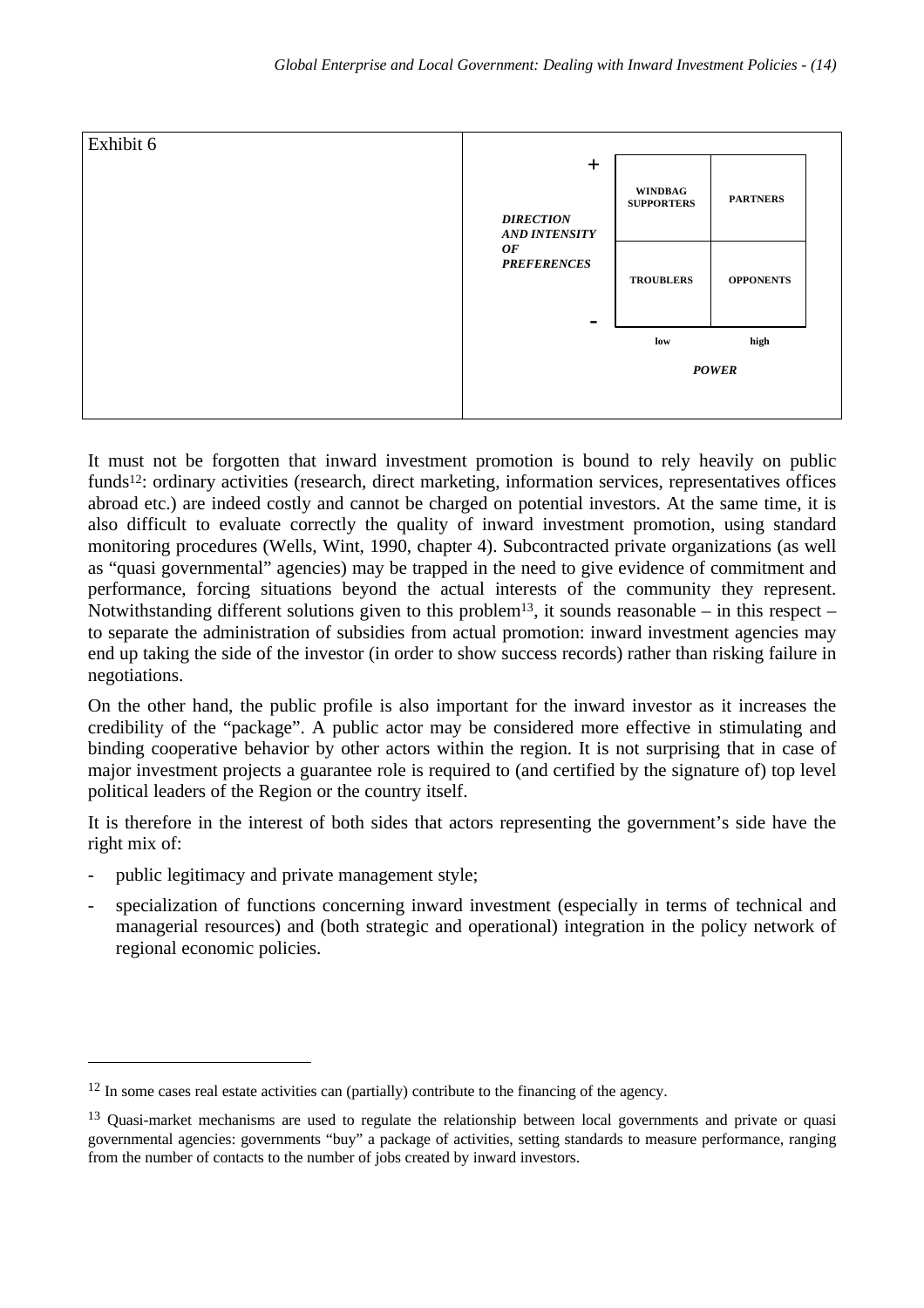# *7. Stereotypes and best practice*

In conclusion, the case of inward investment policies clearly shows the existence of two contending stereotypes and one real-life best practice. Both stereotypes reflect simplified and often outdated visions of the industry – State relationship in contemporary economies.

One of these stereotypes depicts inward investment operations as corporate "dowry chasing": the company exploits opportunities and cost reductions provided by the local government and maximized by skillful playing among competing regions (exhibit 7).



Another stereotype looks at inward investment policies as acts of "seduction": adequate government policies and subsidies are supposed to attract foreign investors (exhibit 8).



Both stereotypes are based on a simplified, bilateral view of the company – government negotiation process, ending with the actual establishment of the new corporate location (exhibit 9).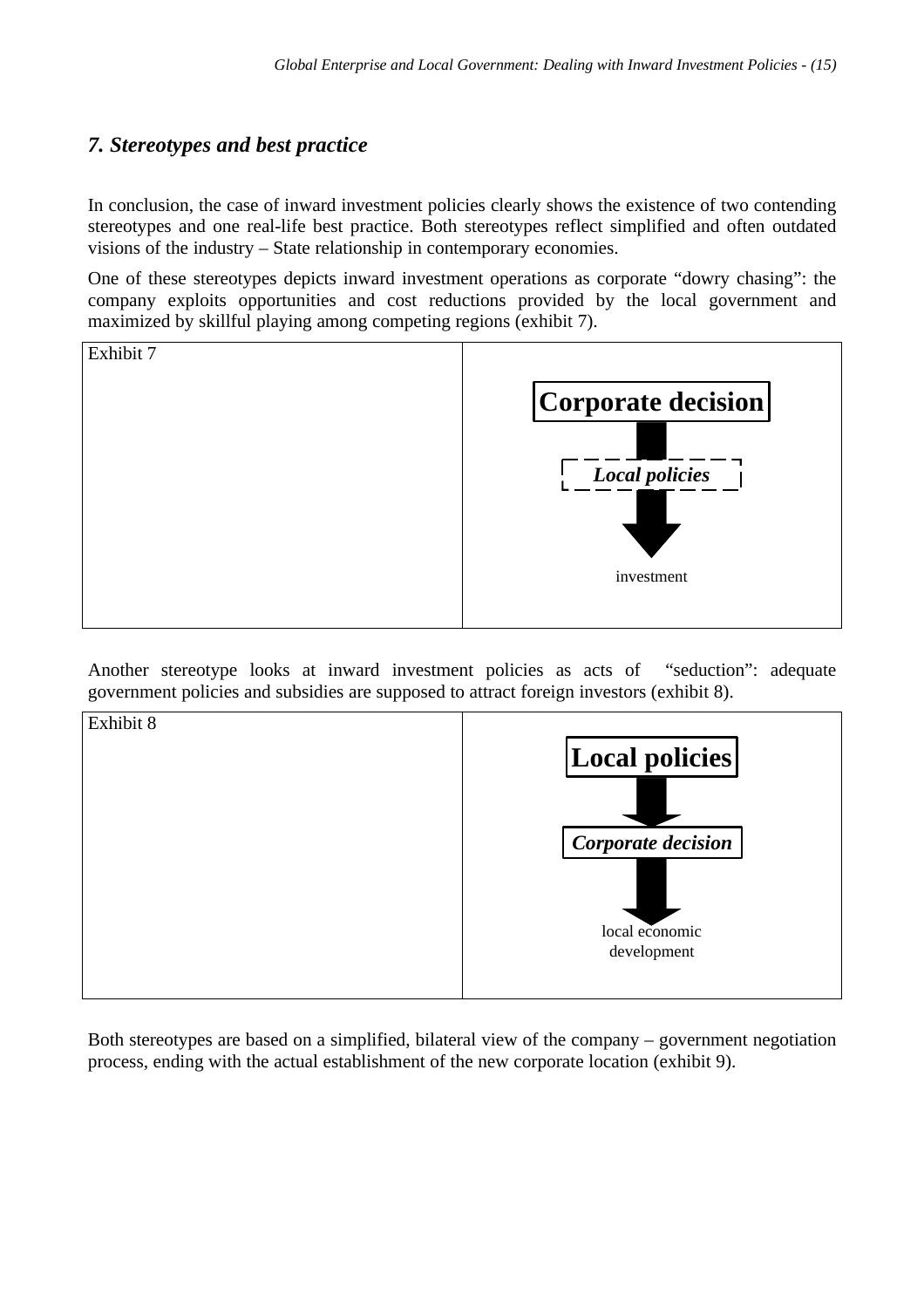

The best practice can be described as a negotiation based on tight interaction between a marketconforming regional development policy by weak governments and a politically-aware international investor, perceiving and managing the negotiating process with local authorities as a process introducing and embedding the exogenous company into the local network of private and institutional actors (exhibit 10).



Real life differs from both cynical dowry chasing and sensual seduction. Rather it is a "marriage for money" between the company and the local polity based on fair negotiation in order to set up a long-term convergence of interests (exhibit 11).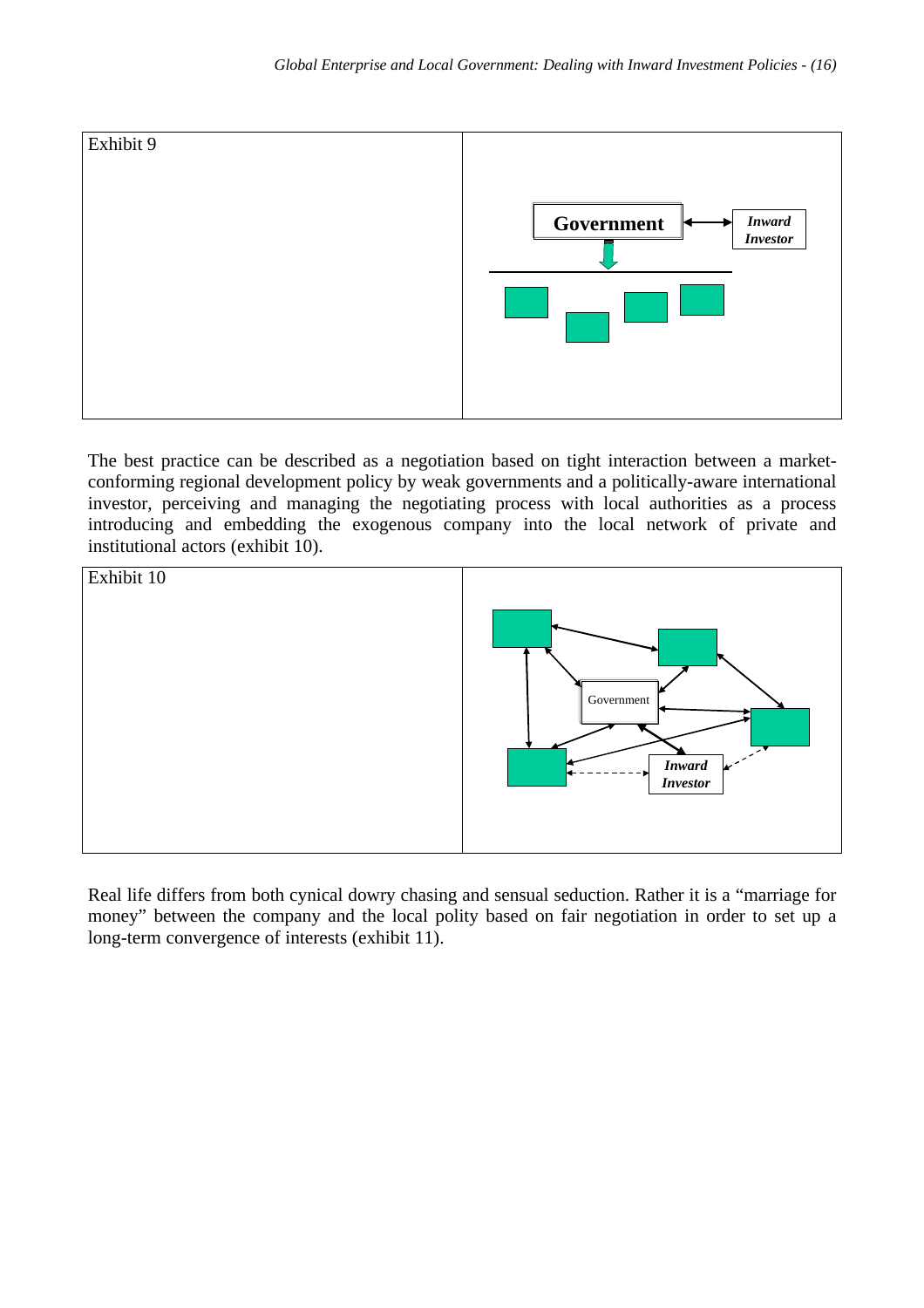

We suggest that this view is still insufficiently adopted analytically and often absent also in prescriptions14. While governments make (sometimes effective, sometimes clumsy) efforts to comply with the needs of the market, companies seem slow in moving from an opportunistic attitude to a more sophisticated awareness of the opportunities opened by the new styles of industrial policy making.

<sup>&</sup>lt;sup>14</sup> A partial exception is provided by the literature on international business negotiations, as shown in Ghauri, Usunier, 1996.